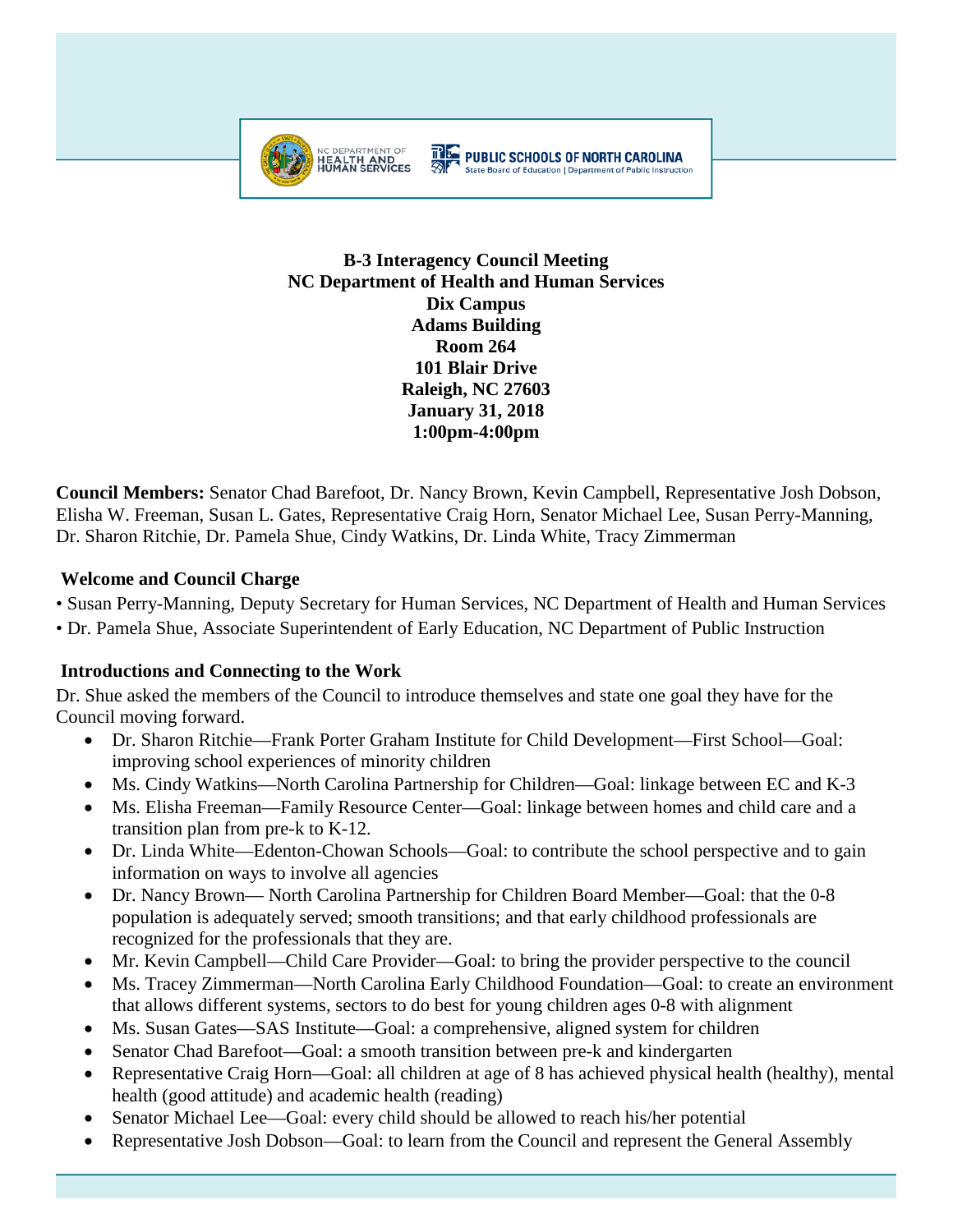Dr. Shue asked the audience to introduce themselves. Some of those in the audience included: Debora Nelson, Michele Rivest, John Pruette, Sherry Williams, Anna Carter, Kristi Snuggs, Cindy Osbourne, Mary Davis, Jill Singer, Karen McKnight, Kristen Guillory, Vivian James, Whitney Zucker, Kristy Jones, Libby Richards, Lorie Barnes, Beth Moore, Anna Burrell, Christina Peterson, Andrea, Michael, Denise Bennett, Mary Hutchings

**Presenters:** Dr. Kelly Sullivan, Dr. Kelly Maxwell

### **Early Brain Development Presentation:**

• Dr. Kelly Sullivan, Director of Mental Health Services, Duke Center for Child and Family Health She provided the metaphor of brain compared to a computer; both need to be built well from the beginning.

Deputy Secretary Perry-Manning introduced Dr. Sullivan and commented on the importance of the work of the Council being grounded in this research; she reminded the Council members to keep in mind the 7 focus areas in the legislation during the presentations.

- Standards and Assessments
- Data-driven improvements and outcomes
- Teacher and administrator preparation and effectiveness
- Instruction and Environment
- Transitions and continuity
- Family Engagement
- Governance and funding

### **The Science of Young Childhood**

Brains are built in first 8 years of life

- Functional
- Educational
- Social
- Mental health
- Occupational

### **Birth-8 critical for brain development:**

- *Synapses* are the connections between neurons make the brain what it is; synapses are developed from interactions with environment; and after the synapses are formed, synapse pruning occurs to make synapses more efficient.
- Young childhood is the sensitive period of brain development; if deprived, it will substantially impact later development.

# **Trauma and the Brain**

The brain is exquisitely sensitive to environment (synapse formation).

If traumatic events occur in childhood (e.g., lack of physical safety, food security), the influence on the brain is profound.

- Between 20%-50% of American children are victims of violence within their families, at school, and in their communities.
- An even greater number are witnessing violence from which they may be traumatized.

# **Potential Negative Effects of traumatic events**:

- Decrease intellectual functioning
- Decreased Reading ability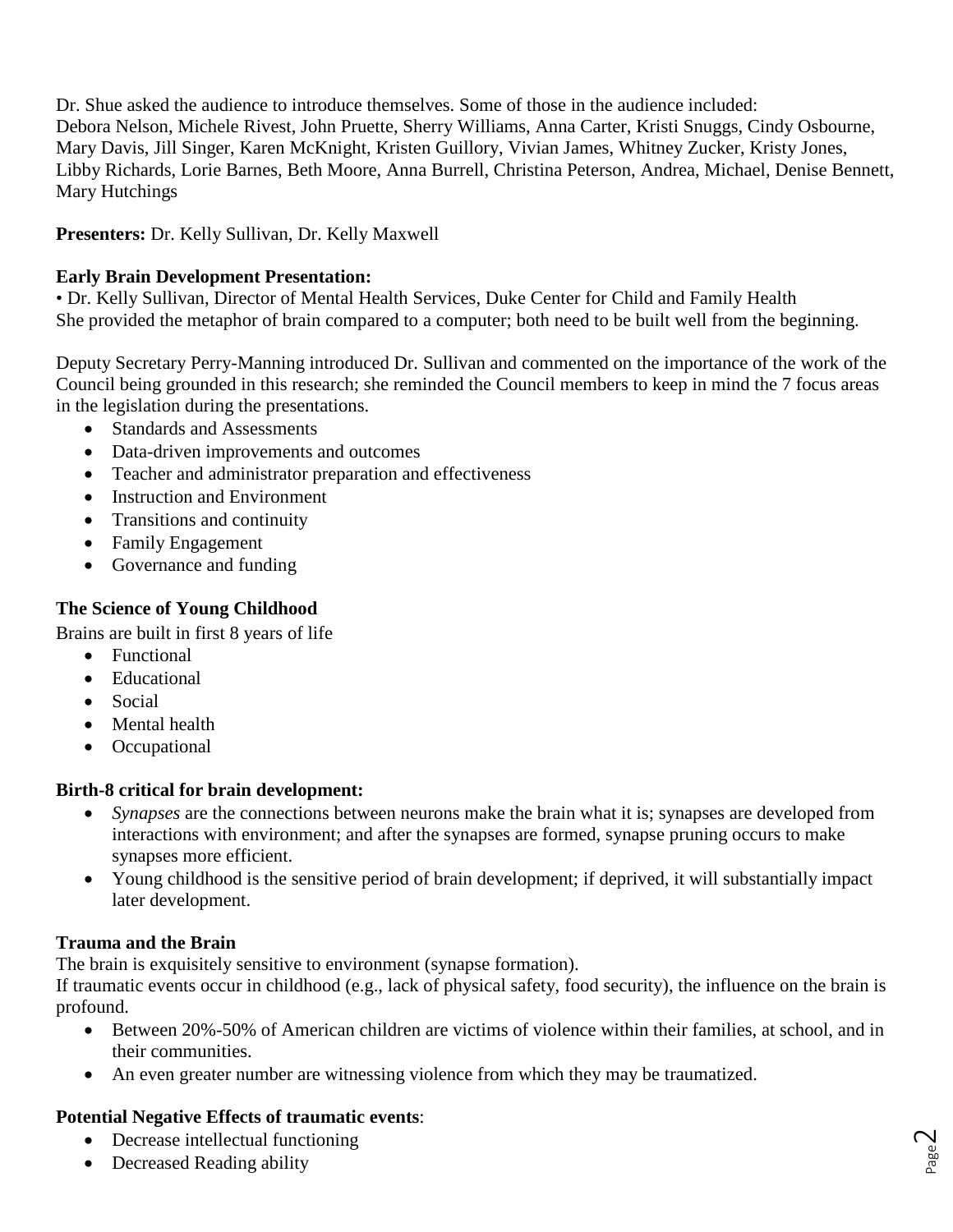- Lower grade point average (GPA)
- More days of school absence
- Decreased rates of graduation

### **We are Social Creatures:**

- Brain needs years and years of support to develop brains
- Social interaction is critical—caregivers, teachers
- Learning occurs in a social context because we are human beings—research supports that human interaction is necessary for learning

### **Questions:**

- Representative Horn asked for a definition of Trauma. Dr. Sullivan stated that trauma is a threat to life or body in which a person's life or the life of someone they care about is threatened.
- Representative Horn asked whether trauma is just physical or also psychological. Dr. Sullivan stated that most the examples she referenced in her presentation involve psychological trauma.

### **Dr. Shue introduced Superintendent Johnson**

Superintendent Johnson thanked the Council for their service; he stated that this conversation about education has been occurring for decades, and he is calling the Council to action to be innovative and end their work with an implementable action plan. He stated that there has been so much research about the importance of what occurs in early childhood that needs to be conveyed to the public. He stated that the action plan submitted by the Council *will* result in action at DPI.

### **Why Birth Through Age 8?**

### **What Research Tells Us About What Improves Young Children's Educational Success?**

• Dr. Kelly Maxwell, Co-Director of Early Childhood Research, Child Trends

### **Why is birth-3rd grade important**

- Shift from "learning to read" to "reading to learn"
- Period of concrete thinking
- Reading is a major milestone
- Age span defined as young children by national professional organization

### **A B-3 Framework helps**:

- Developing continuum of services and support for children along the age span from birth-8
- Recognize importance of health and family support and early education
- Focus more on children, rather than the system
- Bring the best of the B-5 and K-3 systems together
- What supports children's success

### **Research Base for birth-8 framework:**

- Developmental perspective—created over time through transactions with the world
- Policy areas-health, family support, & learning
- NC Pathways to Third Grade Reading—all NC children will read on grade level by the end of third grade; shared method; focus on strategies
- Health—young children in poor health higher risk for chronic health conditions and risk for obesity and cardiovascular disease
- Health policy choices
- Family Support—adequate prenatal care, food, shelter and medical, living in stimulating environments.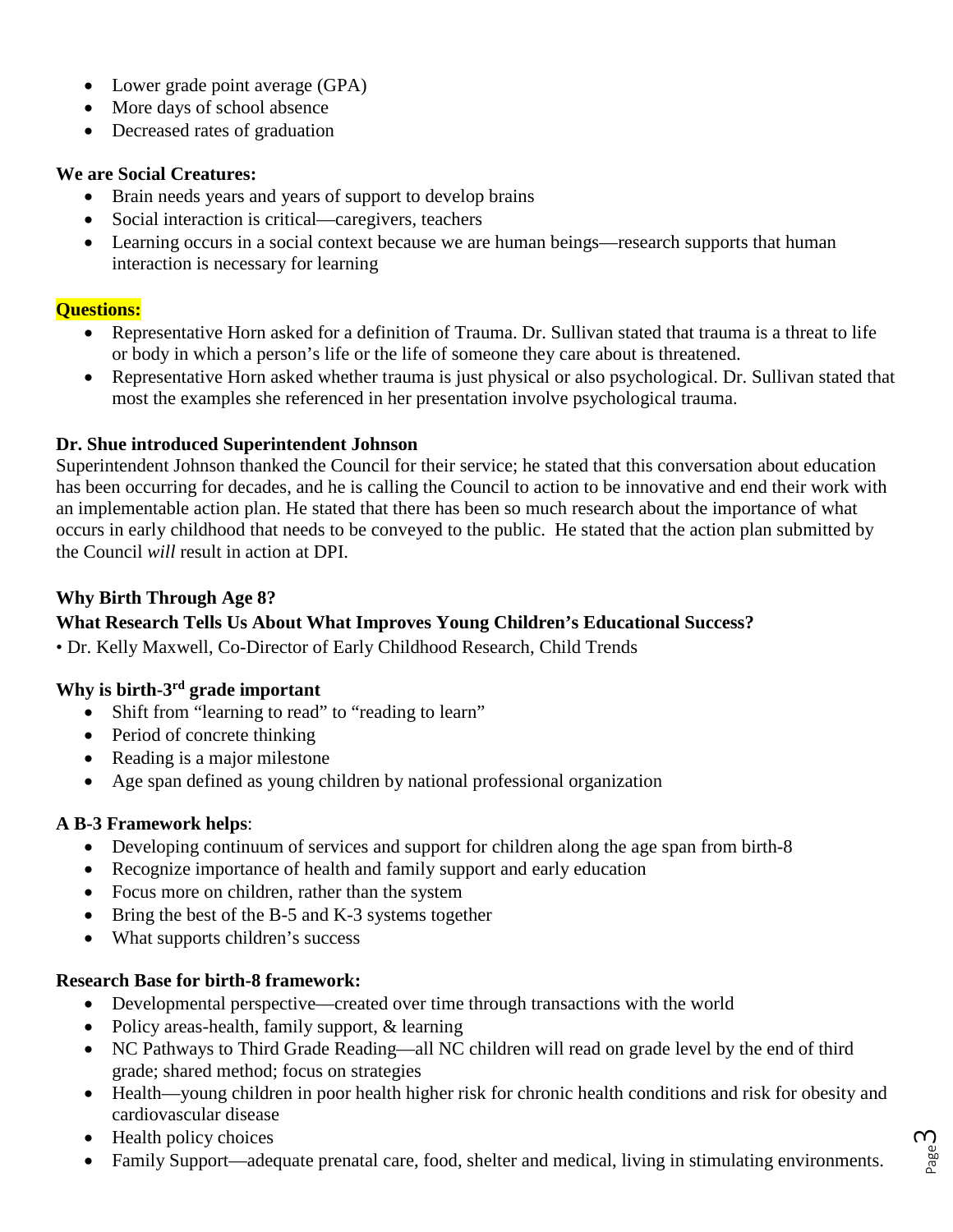• Learning—birth-8 critical span for physical, cognitive, language, social emotional and motivations and regulatory skills

# **Question:**

- Representative Horn asked whether any research has examined the differences in experience for children raised by grandparents instead of parents.
- Dr. Maxwell stated that she will explore the research and report back, but her understanding is that the fundamental components of care would be the same no matter who was the caregiver.

Dr. Maxwell continued to present on the standards of quality programs.

10 Standards of high quality programs

- Relationships
- Curriculum
- Teaching
- Assessment
- Health
- Staff competencies
- Families
- Community
- Physical environment
- Leadership & Management

Quality Early Care and Education at the Classroom level includes sensitive and responsive care and education, intentional teaching, use of curriculum, monitoring progress and individualizing instruction, and engaging families.

Quality Early Care and Education also includes a knowledgeable teacher, teacher support, rich environment, smaller group size, small teacher-child ratios, and community connections.

Dr. Maxwell then discussed the 7 early education components in the B-3 Council Legislation. She highlighted some key points in her powerpoint presentations; the presentation will be emailed to all members of the Council for their reference.

- 1) Standards and Assessments—define expectations for children:
	- *NC Foundations for Early Learning and Development dimensions—Five domains of learning--*Approaches to Play & Learning; Emotional a& Social Development; Health & Physical Development; Language Development & Communication; Cognitive Development;
	- NC Standard Course of Study in public schools;
	- Purpose of assessing children—support learning and inform instruction; screen and identify potential disability; program evaluation; accountability system, inform state policy

Page  $\overline{\mathcal{A}}$ 

- 2) Data-driven improvements and outcomes—develop goals or desired outcomes for individual programs and B-3 continuum of services ("shared accountability");
	- Research-based programs
	- Data to demonstrate implementation
	- Ongoing data about outputs and outcomes
	- Independent evaluation of individual program effectiveness
	- Evaluation to examine effectiveness of system
	- Structures in place to review data provide feedback and support change
- 3) Teacher and administrator preparation and effectiveness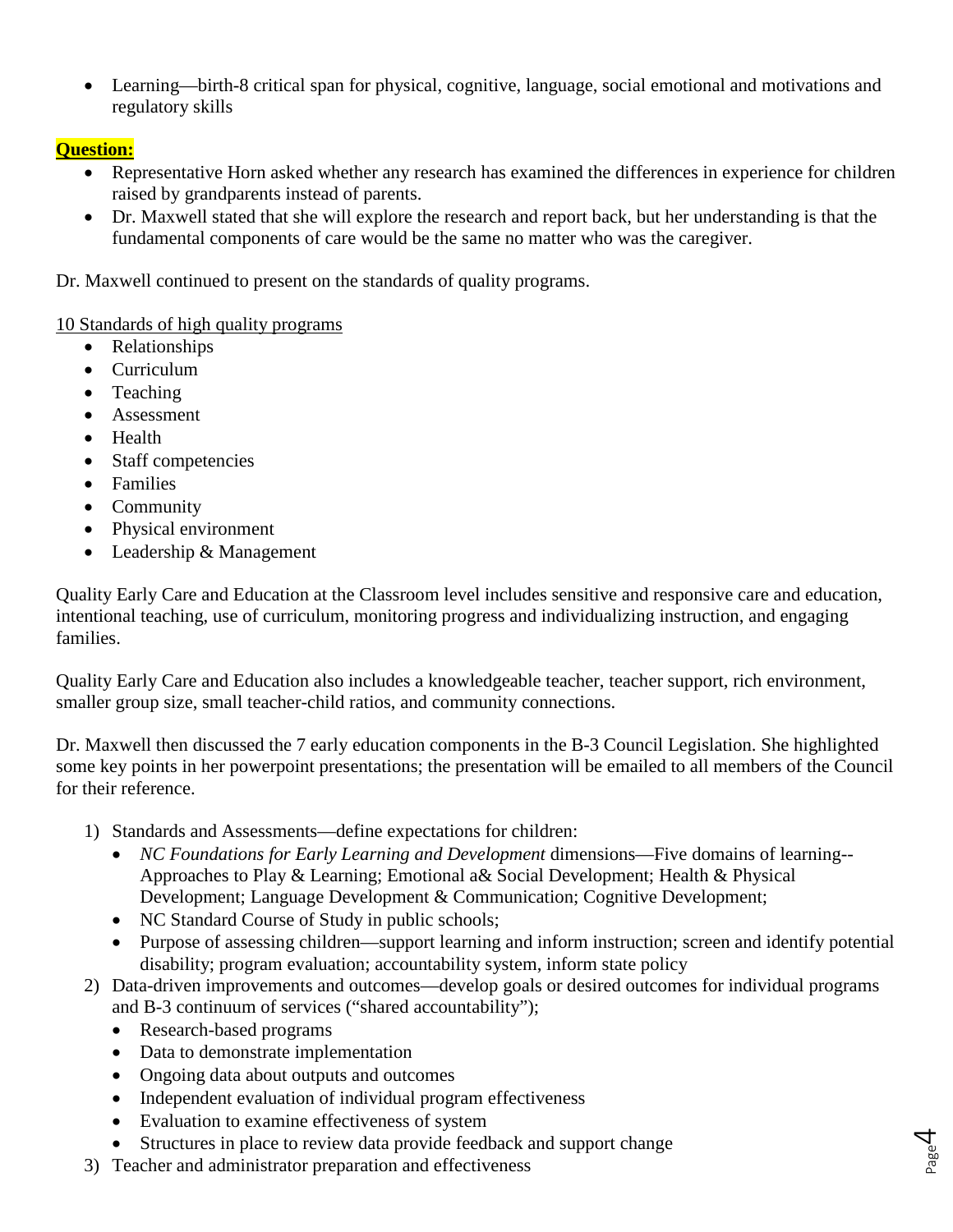- K-3 teachers and administrators required to have at least a BA degree
- 2017 NC Workforce study of B-5 early care and education teachers—37% of teachers in centers had BA degree; 60% of center directors had BA degree
- B-5 ECE programs not always in schools of education
- Content different—B-5— more child development focus; K-3 more instructional methods focused
- Transforming the B-8 Workforce Report—Transforming the Early Education Workforce a multimedia guidebook
- Administrator preparation—few programs for b-5 ECE administrators; leadership programs in schools of Education tend to focus on k-12 administrators; little early childhood content
- 4) Instruction and Environment
	- Differences between B-5 and K-3rd grade—B-5 focused on play and exploration; more emphasis on relationships; multiple settings; k-3 focused on explicit instruction; emphasis on literacy; primarily in public school settings
- 5) Transitions and continuity
	- Associated with less stress, more social competence and greater academic growth
	- Transition easier if standards, assessments and curricula align
- 6) Family Engagement
	- Systematic inclusion of families in activities and programs that promote children's development, learning and wellness, including in the planning, development and evaluation of activities programs and systems
	- Better language/literacy schools and school success
- 7) Governance and funding
	- Three general models—1) coordinated, 2) consolidated, 3) new agency—regardless of model, governance addresses coordination, alignment, sustainability, efficiency and accountability
	- Funding—federal state and local funds support B-5 ECE; federal government funds most (CCDF); state funds required match for federal funds, NC Pre-K Program; local funds—some county governments invest; parents; Funding for K-3 ECE—federal state and local support

### **Question:**

- Mr. Campbell asked what the difference is between *Foundations for Early Learning* and curricula.
- Dr. Maxwell stated that the focus of *Foundations* is an outline of the expectations of children's development and curriculum are tools used to support the learning and achievement of those expectations.
- Dr. Ritchie added that brain research is incorporated into the design of curricula.

# **Break: 2:30pm-2:45pm**

# **How Should What We've Learned So Far Influence Our Work?**

• Pam Shue and Susan Perry-Manning; Group Discussion

Dr. Shue initiated the discussion with the Council asking them what issues from the presentations stood out as areas upon which the Council needs to concentrate.

- Representative Horn raised the issue of the difficulty of defining the role of government in a system of early childhood education, in which government must coordinate with private (often for-profit) industry.
- Ms. Gate stated that the presentations confirmed that the system is siloed. She also noted that everything is dependent on funding.
- Senator Barefoot stated that the Council's work should begin with the question of what is the ideal situation for a child birth through 5. There should be no assumption that the current system is the ideal situation. Dr. Shue stated that the Council's role is directing the development of the system.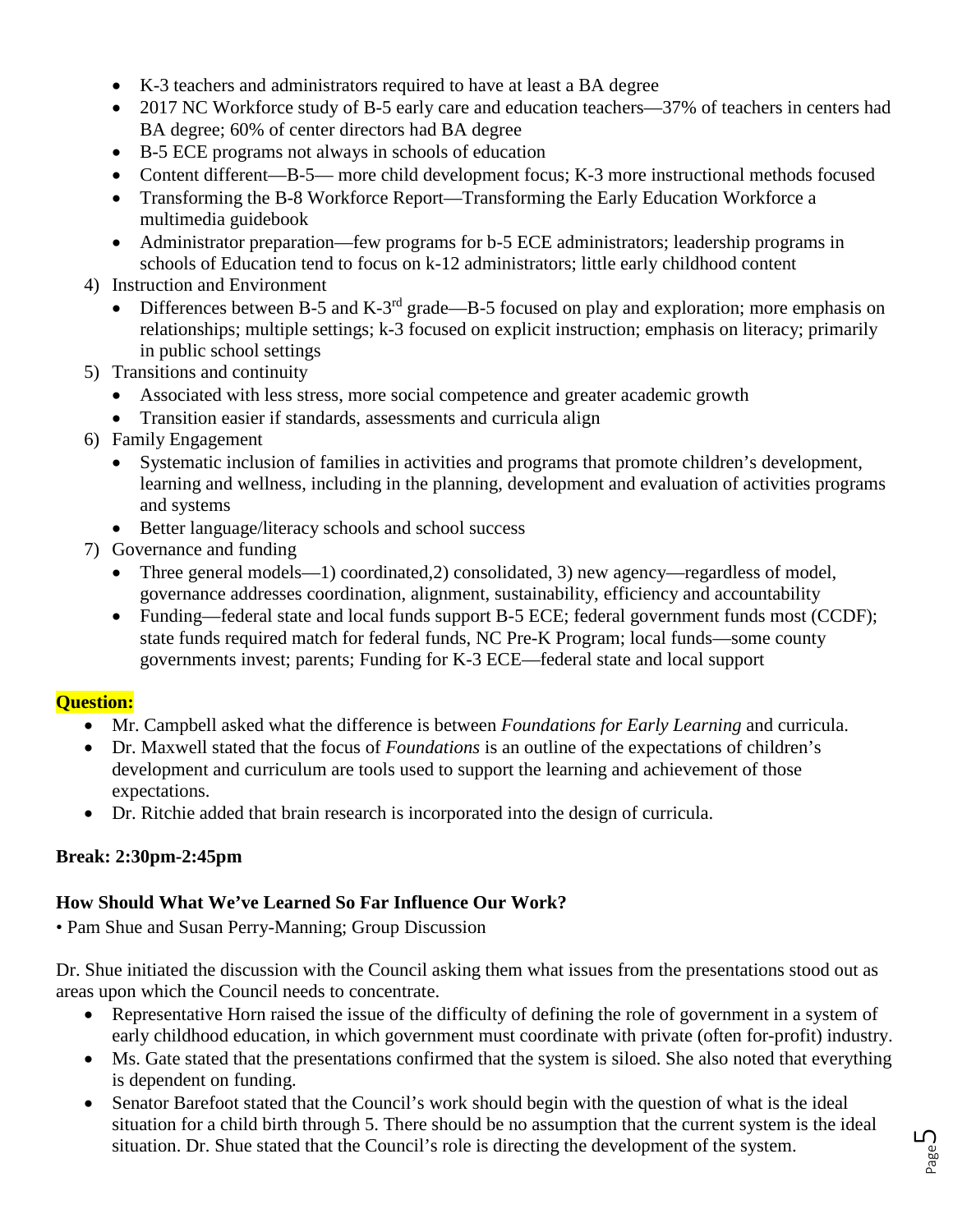- Ms. Zimmerman highlighted the importance of ensuring that all the players interacting with children are prepared and aligned to support children's development. Professional development is currently distinctly different depending on the age group and the setting of the child. There is a false divide as to how the current system prepares those in the home setting versus a school setting. She also highlighted the interconnectedness of all 7 focus areas.
- Senator Lee asked the members of Council to raise their hands if they have had personal experience negotiating the system with an at-risk child. He stated that his personal experience proved to be horrible His perspective is that family advocates are needed to help families navigate the system; they need to know the families and the children. This goes well beyond pre-k education, and, until we find a connection point for families to connect to the system, not a lot will be accomplished.
- Dr. Ritchie highlighted the importance of smooth transitions. There is a large component of parent choice before entering the education system resulting in kindergarten teachers having the broadest range of children's experiences than any other teachers. She stated that it is essential to provide support to kindergarten teachers to be able to handle this broad range of experiences.
- Ms. Watkins stated that the presentations highlighted the strong connection to the science of brain development and the importance of the first three years of development. Therefore, a priority needs to be determining how to fund programs addressing these early developing years.
- Dr. Brown discussed the critical problem of balancing the roles of government, professionals and parents when focusing on what a child needs to progress from birth-8. When examining the system, it is obvious that the resources of the private sector are necessary; however, the structure and resources of the private and public settings are completely different. She stated that they cannot start from scratch, but work is needed to determine the needs of the child and how the existing resources can best meet those needs. She also observed that there are vastly different resources and experience across the state and a goal needs to be consistency in experience for children across the state.
- Dr. White thanked Senator Lee for sharing his personal experience. Coming from the school perspective, she asked the question of what can be done to help teachers. She also reiterated that the focus needs to extend beyond the measurement of children's achievement at the end of third grade. Administrators need to be educated on the importance of focusing on the whole child.
- Representative Horn discussed the importance of recognizing the varying experiences of child caregivers with vastly different capabilities. He also stated the importance of looking at who the players are in shaping a child's experience beyond educators, such as Public Health, pediatricians, social workers, etc. and how they fit into a larger strategy. He reiterated the question of what is the role of government should be. Should they intervene during the early years or pay the repercussions later?
- Senator Barefoot relayed a success story of the state providing early intervention strategies directly to parents. Dr. Brown reiterated that not all parents know what services are available equally across the state.
- Senator Barefoot discussed that it is a full-time job to understand the developmental literature and negotiating the system.
- Representative Horn referenced Dr. Sullivan's presentation slide of the comparison of the brain that experienced trauma to the normal brain and inquired about whether a child's brain can recover if removed from the source of the trauma. Dr. Shue stated that it is her understanding that the child's brain can heal if child is removed from toxic situations, especially if removed by 8 years of age. Dr. Maxwell stated that most trauma is not a single incident and cumulative trauma is the most harmful and the most difficult from which to recover. Ms. Susan Perry-Manning mentioned the concept of resiliency.

### **Discussion Wrap-up**

- Ms. Perry-Manning summarized the comments of the Council.
- She stated that the discussion revealed the difficult task of focusing the work of the Council, while recognizing the importance of all aspects of a child's environment.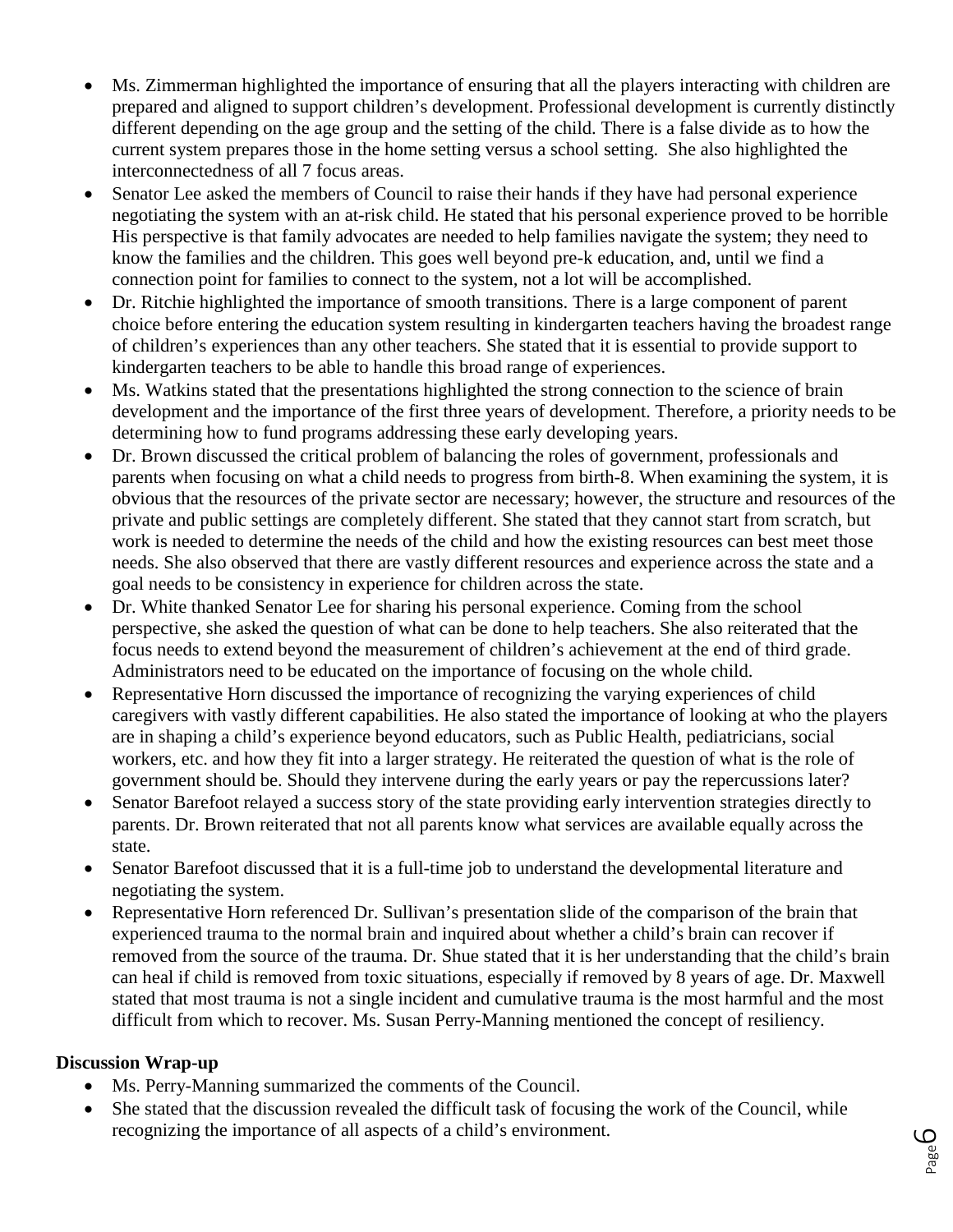- It will be the work of the Council to decide whether they are going to focus on children in the context of formal education settings or venture out more broadly to other settings and services outside of the school.
- Examples of issues raised in the discussion include the importance of transitions and addressing the difficulty for parents negotiating a siloed system.

# **Defining Our Work Part I: Work Cluster Areas and Strengths and Weaknesses of Current System**

• Susan Perry-Manning and Pam Shue

Ms. Perry-Manning initiated the presentation of the strengths and challenges of the 7 focus areas in the legislation within the education system. Ms. Perry-Manning spoke about the K-5 system and Dr. Shue spoke about the B-5 systems separately because, as discussed previously, they are vastly different systems that have different strengths and challenges.

Again, the 7 areas of focus were listed.

- Standards and Assessments
- Data-driven improvements and outcomes
- Teacher and administrator preparation and effectiveness
- Instruction and Environment
- Transitions and continuity
- Family Engagement
- Governance and funding

Ms. Perry-Manning and Dr. Shue each presented a powerpoint presentation with slides highlighting the strengths and challenges of each focus area. The powerpoint was provided to the Council as part of their packets for reference.

# **Defining Our Work Part II – Priorities, Measures of Success and Next Steps**

• Pam Shue and Susan Perry-Manning; Group Discussion

- Ms. Perry-Manning mentioned that a large part of the work of the Council will be organized into work groups; however, before this can occur, the group must identify the priorities of the council.
- Ms. Perry-Manning discussed the difference between horizontal alignment and vertical alignment and asked the Council to consider which model they envision for the Council. This will be discussed at the next meeting. Horizontal alignment would involve focusing across systems and agencies outside of the education system when addressing an educational issue. Vertical alignment would involve focusing on connecting the K-12 and Birth-5 education systems when addressing and educational issue.
- Dr. Gates asked what other councils are doing. Ms. Perry-Manning stated that the social services and child welfare council, Child Well-being Transformation Council, has a cross-sector representation and adheres to more of a horizontal alignment focus. The Early Childhood Advisory Council (ECAC) also adheres to more of a horizontally aligned model.
- Ms. Zimmerman stated that it is important to learn from the other Councils.
- Ms. Perry-Manning reiterated the importance of the Council prioritizing their goals.
- Mr. Campbell mentioned that the earlier discussion of the desire to work across silos to address issues seemed to indicate a more horizontally aligned model.
- Senator Barefoot also cautioned against limiting the focus to the classroom.
- Dr. Gates stated that the focus may vary depending on which of the 7 focus areas is being addressed.
- Ms. Perry-Manning stated that *Pathways* indicators will be discussed in detail at the next meeting.